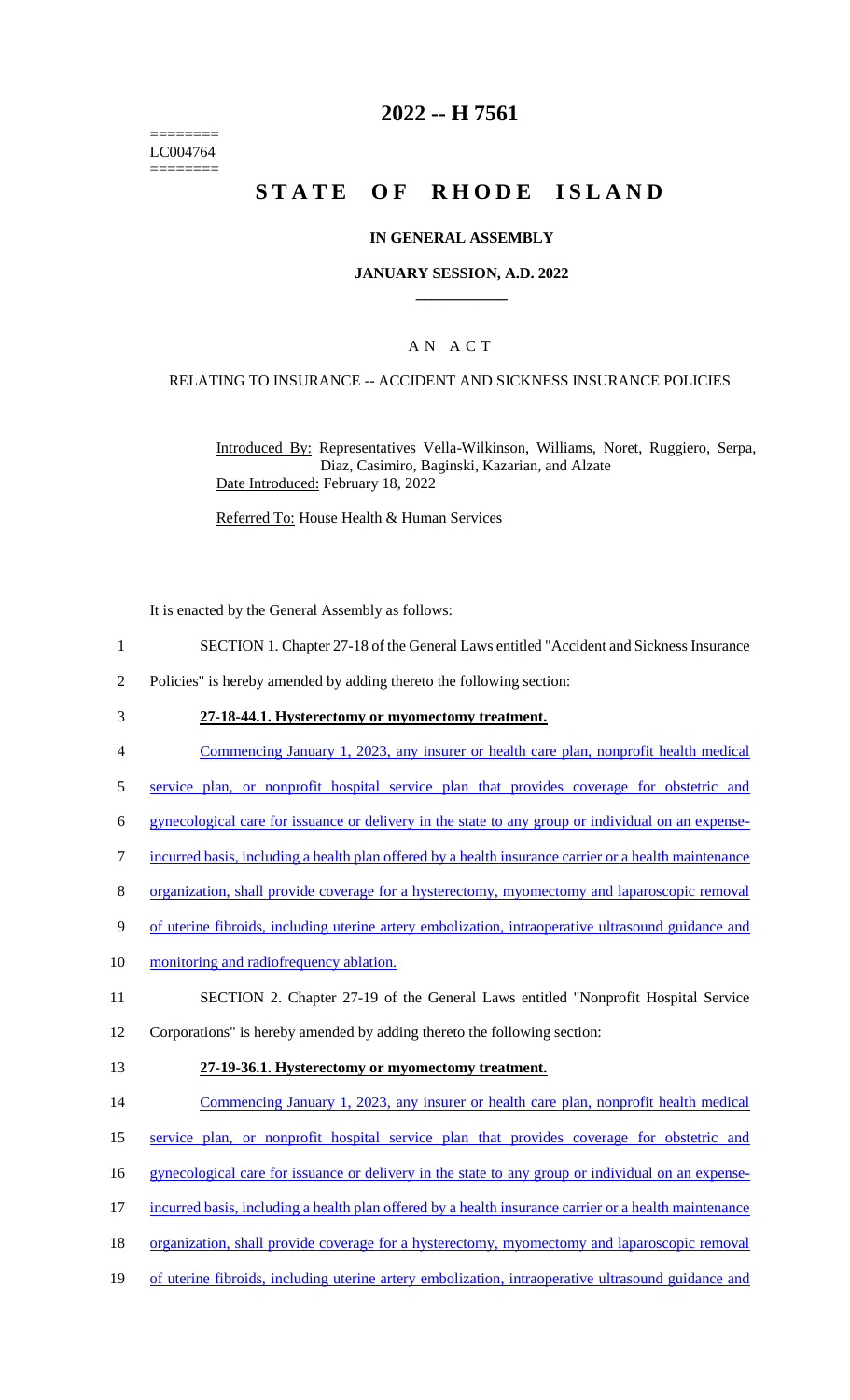## 1 monitoring and radiofrequency ablation.

| T,             | <u>Inonitoring and radioffequency abiation.</u>                                                       |
|----------------|-------------------------------------------------------------------------------------------------------|
| $\sqrt{2}$     | SECTION 3. Chapter 27-20 of the General Laws entitled "Nonprofit Medical Service                      |
| 3              | Corporations" is hereby amended by adding thereto the following section:                              |
| $\overline{4}$ | 27-20-31.1. Hysterectomy or myomectomy treatment.                                                     |
| 5              | Commencing January 1, 2023, any insurer or health care plan, nonprofit health medical                 |
| 6              | service plan, or nonprofit hospital service plan that provides coverage for obstetric and             |
| $\tau$         | gynecological care for issuance or delivery in the state to any group or individual on an expense-    |
| $8\,$          | incurred basis, including a health plan offered by a health insurance carrier or a health maintenance |
| 9              | organization, shall provide coverage for a hysterectomy, myomectomy and laparoscopic removal          |
| 10             | of uterine fibroids, including uterine artery embolization, intraoperative ultrasound guidance and    |
| 11             | monitoring and radiofrequency ablation.                                                               |
| 12             | SECTION 4. Chapter 27-41 of the General Laws entitled "Health Maintenance                             |
|                |                                                                                                       |
| 13             | Organizations" is hereby amended by adding thereto the following section:                             |
| 14             | 27-41-45.1. Hysterectomy or myomectomy treatment.                                                     |
| 15             | Commencing January 1, 2023, any insurer or health care plan, nonprofit health medical                 |
| 16             | service plan, or nonprofit hospital service plan that provides coverage for obstetric and             |
| 17             | gynecological care for issuance or delivery in the state to any group or individual on an expense-    |
| 18             | incurred basis, including a health plan offered by a health insurance carrier or a health maintenance |
| 19             | organization, shall provide coverage for a hysterectomy, myomectomy and laparoscopic removal          |
| 20             | of uterine fibroids, including uterine artery embolization, intraoperative ultrasound guidance and    |
| 21             | monitoring and radiofrequency ablation.                                                               |
| 22             | SECTION 5. This act shall take effect upon passage.                                                   |

LC004764  $=$